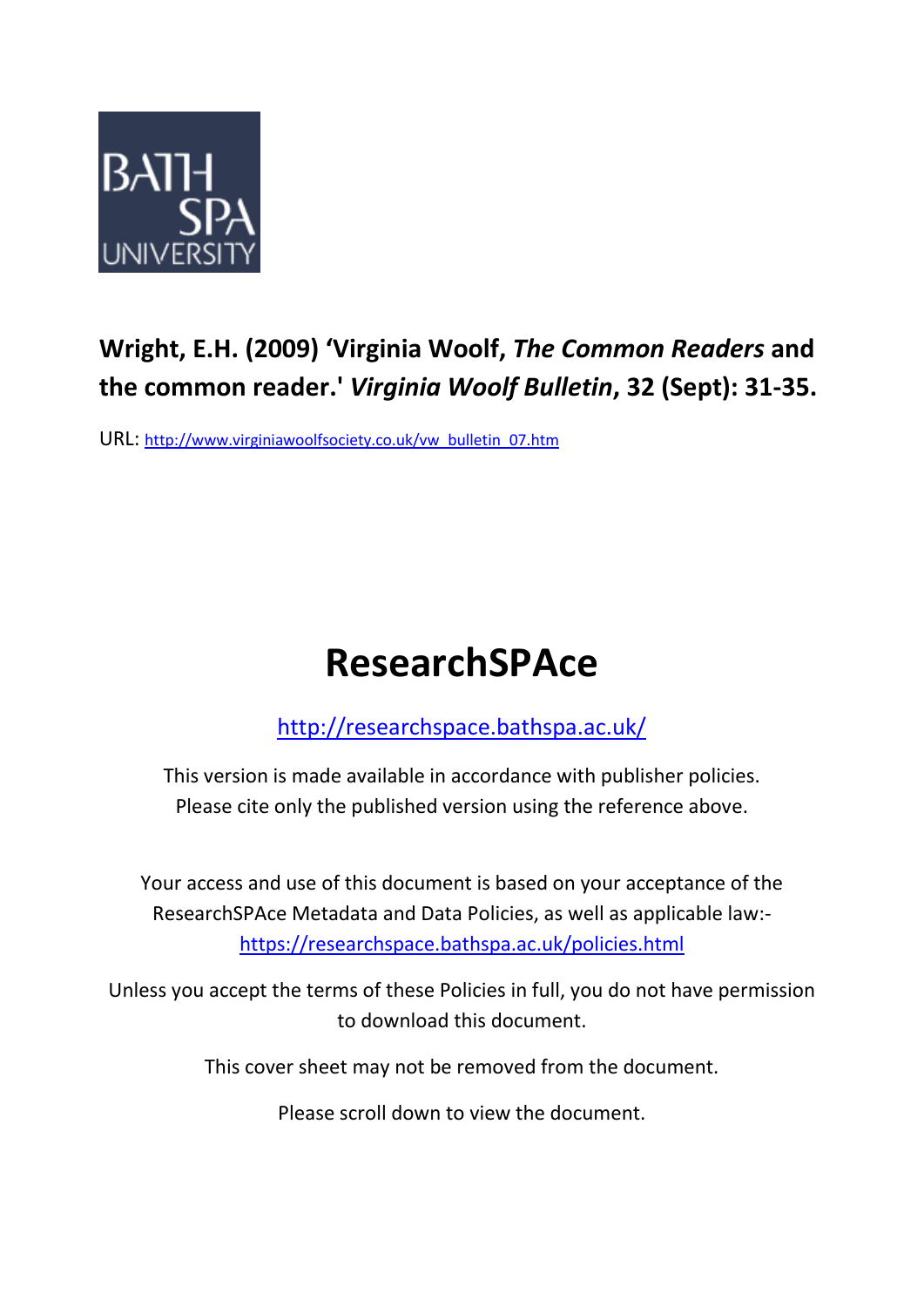## **Virginia Woolf,** *The Common Reader* **and the common reader**

'I always feel apologetic about publishing my own criticism, because I dont know that there is much excuse for adding to books about other books' (*L5* 116) worried Virginia Woolf to William Rothenstein, while, to Ethel Smyth, she lamented that the articles of *The Common Reader* 'bore me to a kind of dancing agony at the futility of all criticism' (*L5* 40). For Woolf literary criticism often seemed a frustrating and fruitless task, though she wrote two volumes of *The Common Reader* and countless articles for magazines and newspapers during her lifetime. Why should one opinion or voice be privileged over another she consistently asks? Why write books about books and not simply write books? Woolf's concern with the reasons for and value of literary criticism and her continuing desire to write it in spite of these doubts are perhaps attributable to her position as the daughter of Sir Leslie Stephen, author of *Hours in a Library,* and to her inheritance, both respected and loathed, of the Victorian essay tradition.

The work of such literary didacts as Leslie Stephen amongst other notable Victorian patriarchs appears to have not only instigated her interest in literary criticism, but simultaneously fuelled her antipathy for it. As the daughter of this noted nineteenth century essayist, Woolf was inadvertently part of the great Victorian tradition of literary criticism, though she had little sympathy for its stylistic approach and as a woman felt excluded from the right to criticise the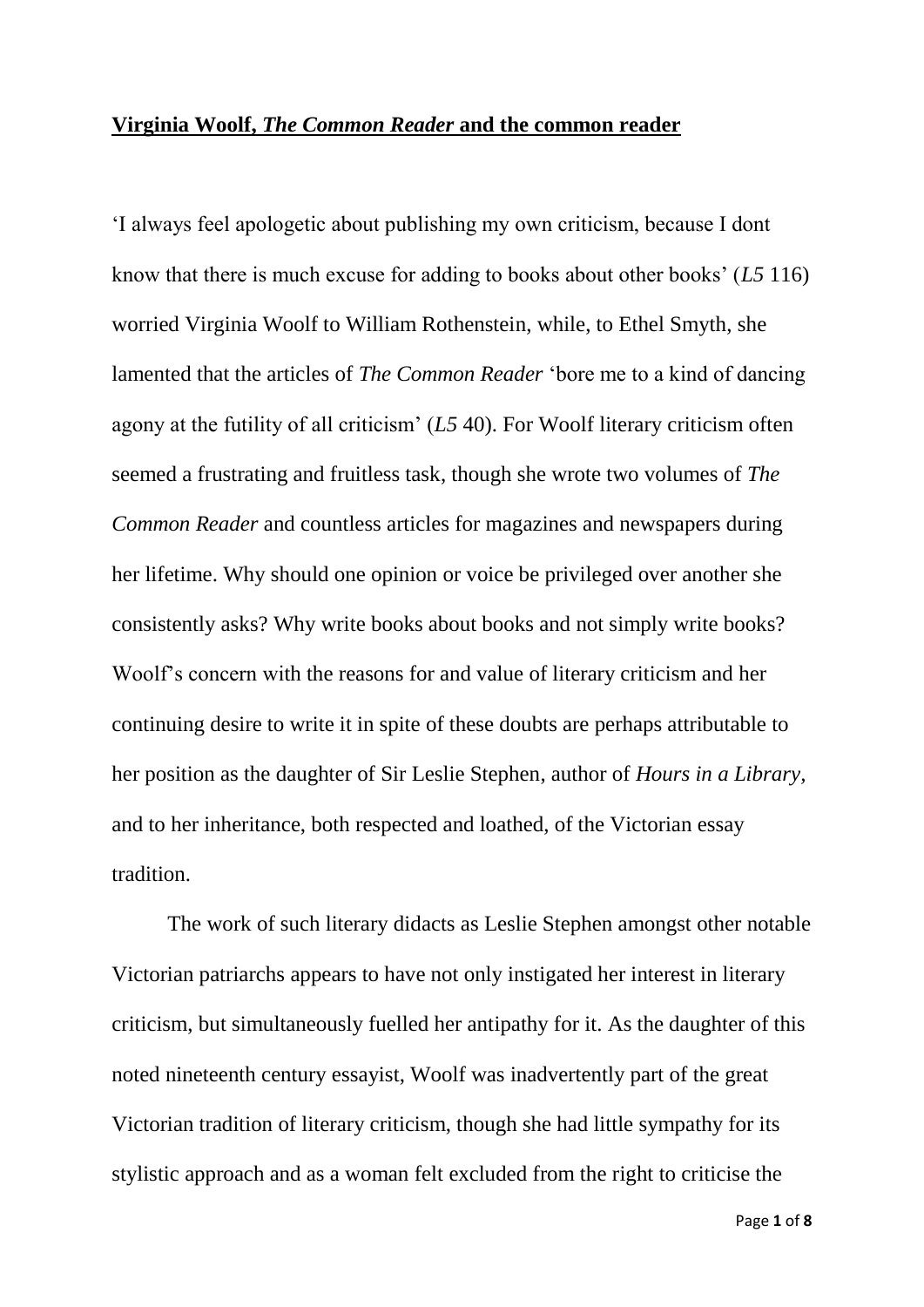work of the great, predominantly male, canon. Woolf disliked the style and tone of educated 'masculine' essay writing which she saw as bombastic, monolithic, exclusive and therefore inaccessible. Her hostility towards this seemingly incontrovertible method of writing literary criticism was vented in various polemics including *A Room of One's Own* (1929) and the lecture/essay 'Professions for Women' (1931). However, the dichotomy between the Victorian tradition into which she was born and the Georgian tradition in which she found voice combined to create a unique style of critical writing in which Woolf rebelled against the formulaic approach favoured by many of her predecessors.

After *The Common Reader: Second Series* was completed Woolf recorded in her diary: I 'like to think that father would have blushed with pleasure could I have told him 30 years ago, that his daughter [...] was to be asked to succeed him: the sort of compliment he would have liked' (*D4* 79). This sentiment seems at odds with the concern that she describes in her earlier lecture to the Women's Service League, 'Professions for Women' (1931) in which the archetypal Victorian woman, 'the angel in the house', steps between the female writer and her criticism counselling her to abandon her task or at the very least to: 'be sympathetic; be tender; flatter; deceive' (*CE2* 285). Woolf was aware of the 'Victorian manner' that she adopted while writing *The Common Reader*. In her memoir 'A Sketch of the Past' she 'lay[s] the blame for their suavity, their politeness, their sidelong approach, to my tea-table training' (*MB*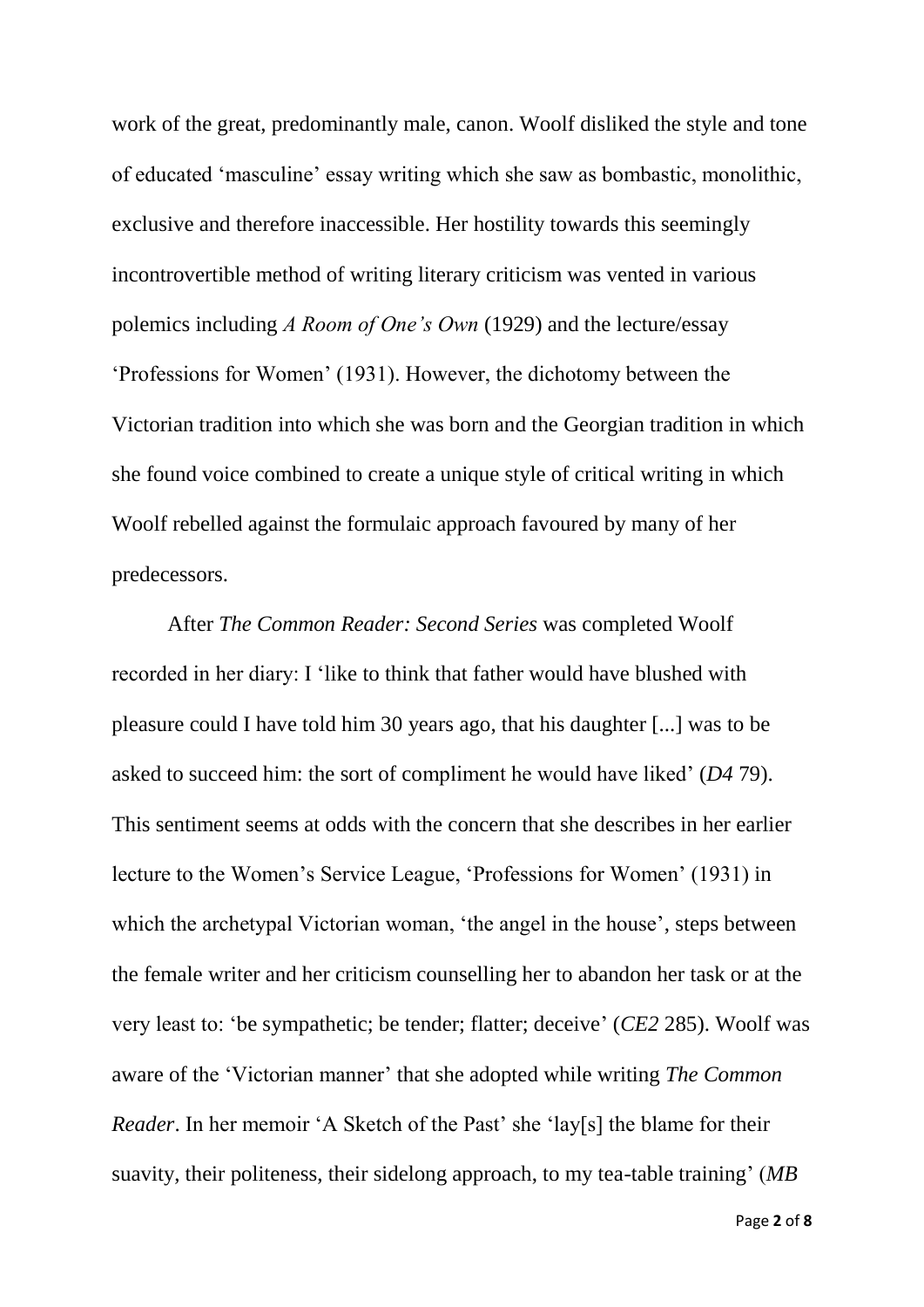[1976] 129).<sup>1</sup> Instead of asking the young men 'directly and simply about their poems and their novels' she finds herself enquiring 'whether they like cream as well as sugar' (*MB* [1976] 129). Despite this 'sidelong approach' the style that her Victorian upbringing cultivated did possess, by her own admittance, redeeming features and allowed Woolf 'to say a great many things which would be inaudible if one marched straight up and spoke out' (*MB* [1976] 129). Strange that, at the same time Woolf reflects on the pride her father would have taken in her critical achievement, he also stood next to 'the angel in the house' to stop her pen: 'Father's birthday. He would have been 1928 1832 96 96, yes, today; & could have been 96, like other people one has known; but mercifully was not. His life would have entirely ended mine. What would have happened? No writing, no books;—inconceivable' (*D3* 208). The essays of *The Common Reader* were not merely a response to the elitist literary criticism of her peers and predecessors, but an answer to her Victorian upbringing and a partial resolution (along with *To the Lighthouse* (1927)) of her troubled relationship with her father. $2$ 

Thus far Woolf's *Common Reader* can be read as a challenge to the established forms of critical writing and a rectification of the balance between herself and literary her father. However, the impetus behind the two collections

1

<sup>1</sup> The 1976 edition refers to *The Common Reader* in this connection while the 1985 edition refers to 'old *Literary Supplement* articles' (MB [1985] 150).

 $2^2$  For a detailed investigation of Woolf's relationship with Leslie Stephen and his impact on her writing see Katherine C. Hill, 'Virginia Woolf and Leslie Stephen: History and Literary Revolution', *[PMLA](http://www.jstor.org/action/showPublication?journalCode=pmla)* 96, No. 3 (May 1981), 351-362.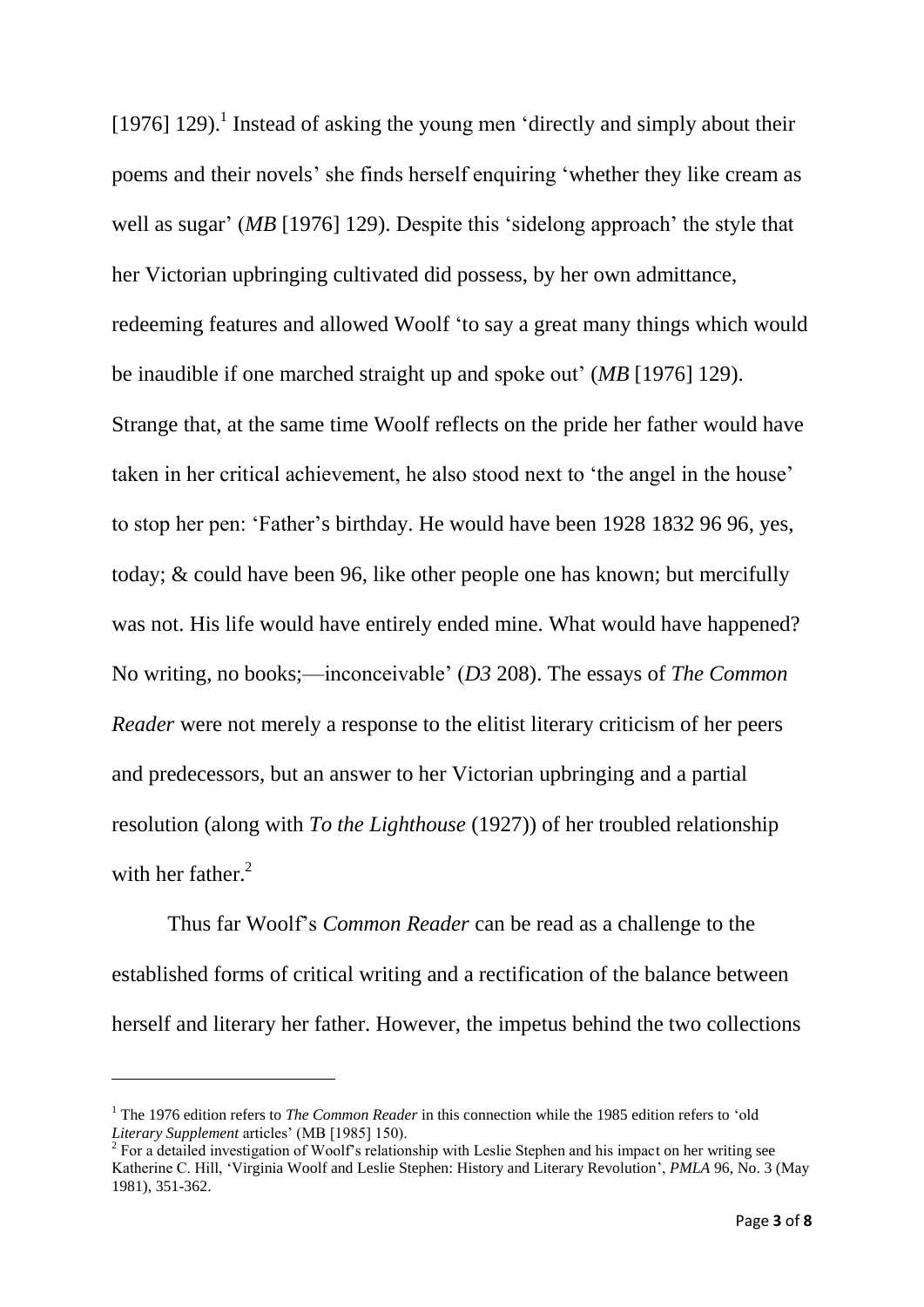of essays that comprised *The Common Reader* series was as public as it was personal. In a 1922 essay, 'On Re-reading Novels' Woolf appeals to the everywo/man not to 'sit any longer open-mouthed in passive expectation' when reading literature (*CE1* 165). Instead, the common reader him/herself should 'press hard upon the novelist's heels; be quick to follow, quick to understand' (*CE1* 166). But how could the average reader achieve this level of perspicacity? How could the dustman with but a few years of education 'press hard on the novelist's heels' in the same way that a scholar of literature might? From a reply to Ben Nicholson's criticism of Bloomsbury's exclusivity it seems that this aim would be soonest achieved if education was afforded to all: 'The other day [27 April 1940] I went and lectured to the Workers Education Association at Brighton, and felt that it was hopeless for me to tell people who had been taken away from school at the age of 14 that they must read Shakespeare. It is impossible so long as they are educated as they are' (*L6* 420). The lecture that Woolf read on this occasion was published in November 1940 as 'The Leaning Tower' in the Hogarth Press's *Folios of New Writing* and revealed Woolf's dislike for 'the small aristocratic class' who had been educated while 'the other class, the immense class to which almost all of us must belong, [has] to pick up what we can in village schools; in factories; in workshops; behind counters; and at home' (*CE2* 180). Woolf sought a higher objective than writing for the general reader who the highly educated critic to a certain extent must talk down to - instead she desires the education of all. Her egalitarian call for every reader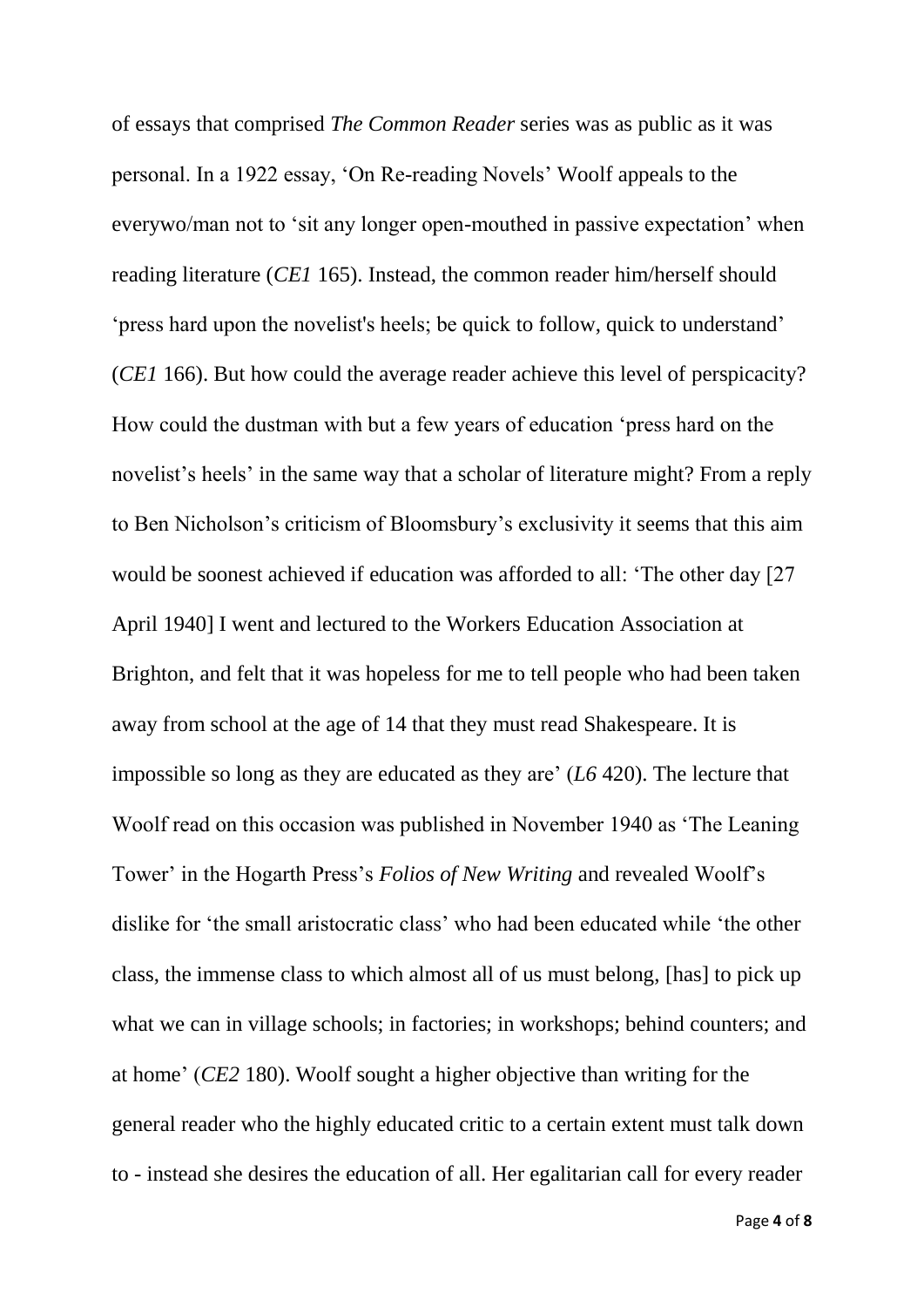to be educated to the extent that they can no longer 'sit… open-mouthed in passive expectation' (*CE1* 165) suggests that the common reader should cease to exist. Ideally 'humanity in the mass' (*L6* 420) would be educated wellenough to have the confidence to criticise on their own without the need for an intermediary such as herself. The general public would become uncommon readers.

Woolf's belief in literature for the under classes or 'outsiders' was earnest enough to lead her to turn down the opportunity of giving the prestigious Clark Lectures in 1932. These lectures given to the dons and students of Cambridge were, to Woolf at least, a symbol of the predominantly male, elitist academic establishment from which she, as a woman, had been excluded. The lectures would, she states, have forced her to become a 'functionary' of criticism and would have meant 'sealing my lips when it comes to tilting at universities' (*D4* 79), a hypocrisy Woolf was unwilling to practise. The lectures represented the antithesis of her projects in *The Common Reader* which sought to appeal to individuals who had also been excluded from the hallowed corridors of Oxbridge and who ideally would become, through inclusive education, braver and more self-assured readers with a right to criticise equal to any university graduate.

Her fictionalisation of the essay form offers the general reader footholds on the edifice of literary scholarship and, though ' horrified by [her] own looseness [...] wobble & diffusity & breathlessness' (*D3* 235) it is perhaps this

Page **5** of **8**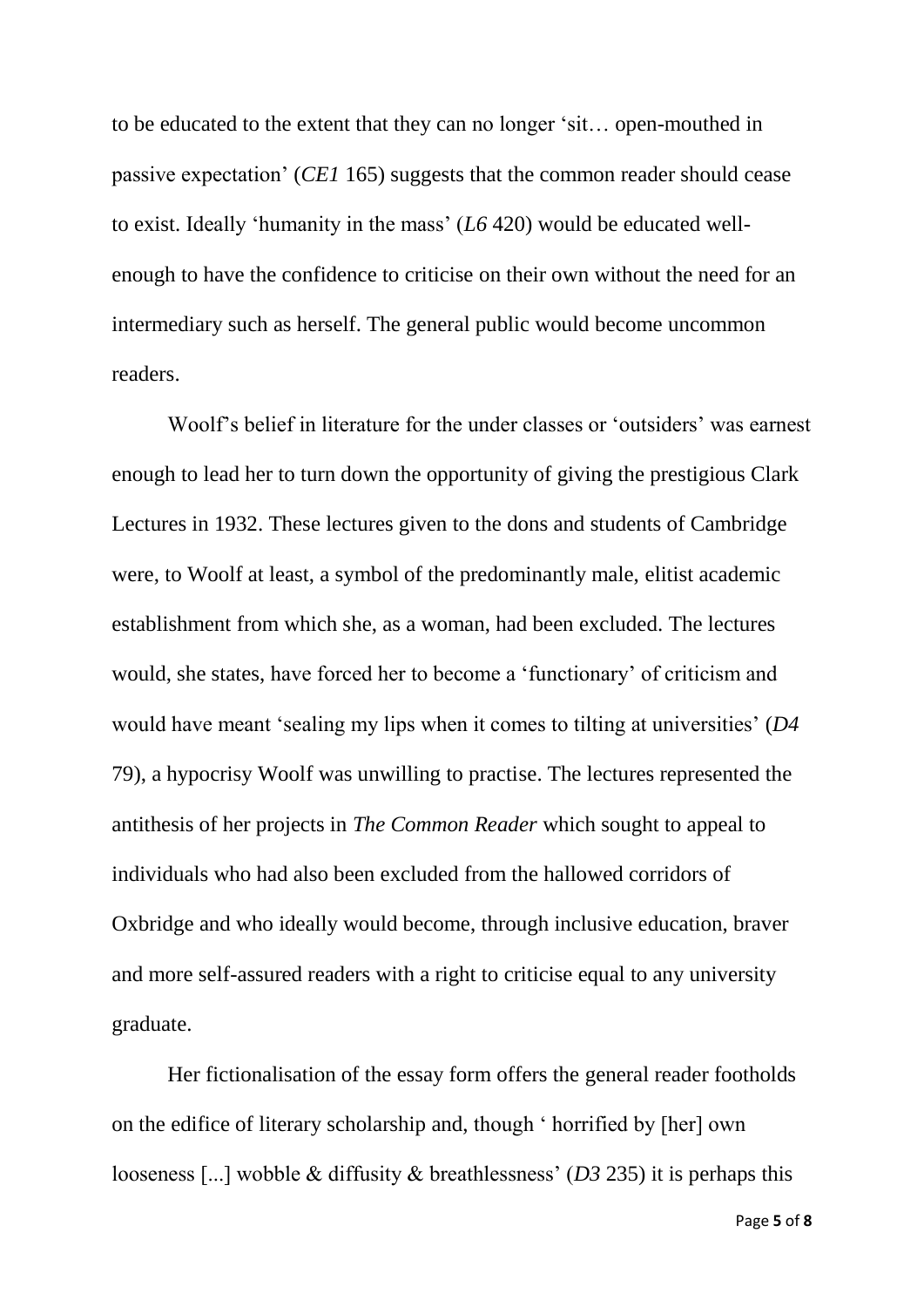that renders her essays so user-friendly. Woolf shied away from the formal literary criticism written by Leslie Stephen among others, though her articles derived from her work for *The Times* still bear, as she confessed, marks of polite journalism 'done obediently to celebrate the great dead' (*L4* 159). Nevertheless, she deliberately tried to avoid classifications and definitive interpretations in her criticism in order to encourage the general reader, naturally 'suspicious of fixed labels and settled hierarchies' ('Phases of Fiction', *CE2* 57), to come to their own conclusions. It is certain that Woolf's critical style was a work in progress, hampered perhaps in the two volumes of *The Common Reader* by her 'tea-table training' and their derivation from her literary journalism. Had Woolf lived long enough to produce another volume of *The Common Reader* or collection of essays as she had planned it would doubtless have been a different book: 'I can devise a new critical method; something far less stiff & formal than these Times articles. But I must keep to the old style in this volume [*CR2*]. And how, I wonder, could I do it? There must be some simpler, subtler, closer means of writing about books, as about people, could I hit upon it' (*D4* 53-4). Despite her own criticism of her style in the two existing volumes, *The Common Readers*  are witty, engaging and accessible as well as being supremely erudite. Her aim to appeal to a general readership (as far as the education system allowed) was largely achieved in these volumes.

In many instances Woolf achieved her aim of accessible criticism, not only in *The Common Reader*, but also in her longer feminist essays: *A Room of*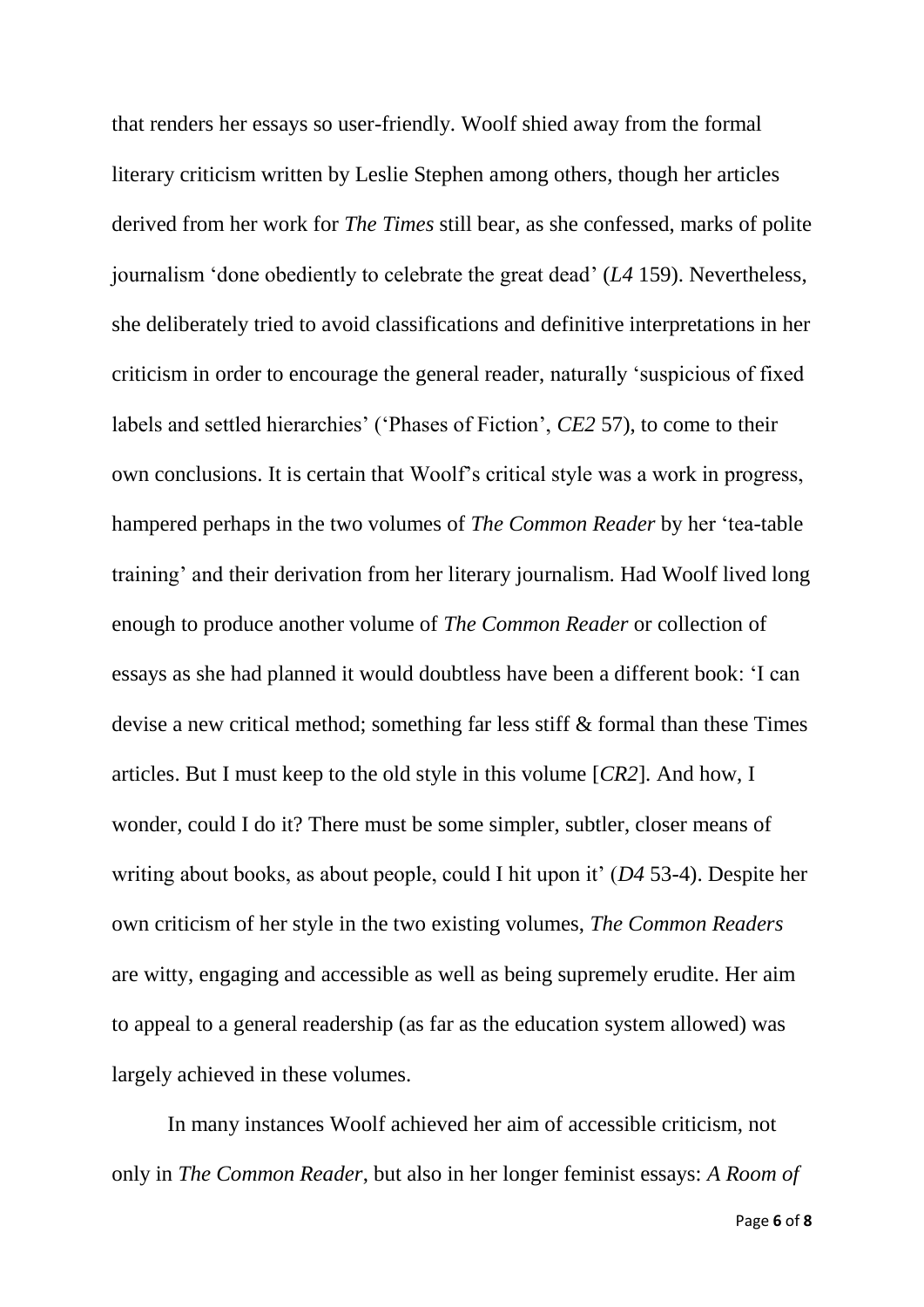*One's Own* and *Three Guineas* and she stated as much in a letter to Benedict Nicolson: 'I did my best to make them [*CR*, *ROO* and *3G*] reach a far wider circle than a little private circle of exquisite and cultivated people' (*L6* 420)). However, her own fiction is still generally regarded as some of the more difficult and inaccessible pieces in the English literary canon. Leonard Woolf's assessment of *The Waves* summarises the general consensus: 'he... thinks the first 100 pages extremely difficult, & is doubtful how far any common reader will follow' (*D4* 36). It seems at first as though Woolf's mission in her essays, to give a critical voice to the reading public, is at odds with her fictional projects. However, Woolf was experimenting with the shape and form of the novel, to dumb down her innovations would have defeated her ideal of an educated public confident enough to tackle the most challenging of texts. Indeed, Woolf's literary criticism worked in tandem with her fiction as the reading required for the composition of these articles stimulated her imagination: 'a year spent - save for diversions in Greece & Russia - in reading through English literature will no doubt do good to my fictitious brain. Rest it anyhow. One day, all of a rush, fiction will burst in' (*D4* 74) – thus one could not exist without the other and her creative output, though, apparently difficult for 'humanity in the mass' to comprehend still sold thousands.

*The Common Reader* was many things to Woolf: it was a stand against her father and the Victorian critical establishment; it begged the reader to find a critical voice regardless of gender, class, wealth and education; it defied the